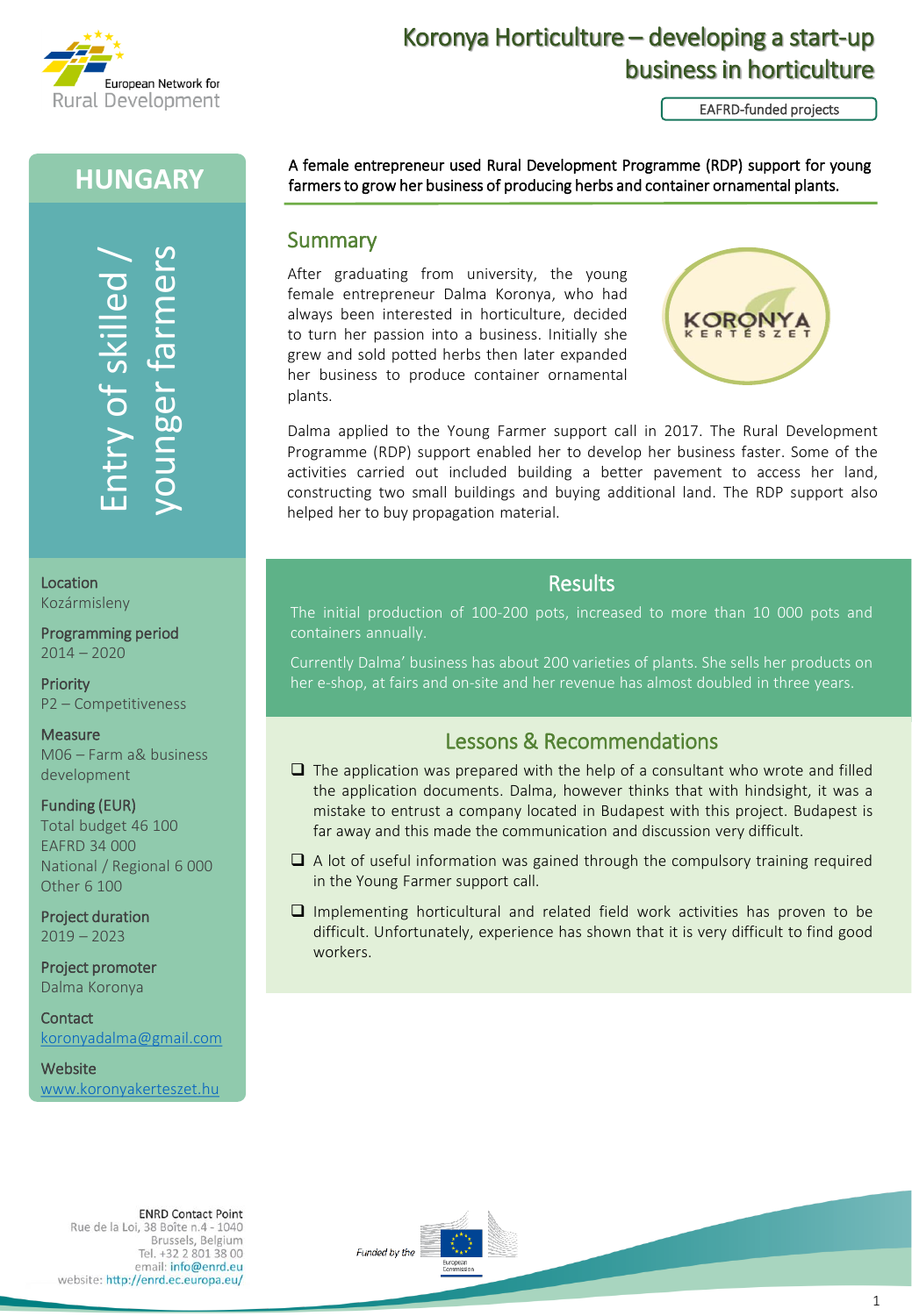

## **Context**

Dalma Koronya has always been passionate about nature. She grew up in a house with a garden, where she could see the ornamental plants and vegetables come to 'life' each year , which always filled her with excitement. In 2016, she graduated as a horticultural engineer specialising in ornamental plants from the Georgikon Faculty in Keszthely, Hungary. When she started university, she did not know exactly what she wanted to do professionally, but she was sure that herbs were her area of interest.

After graduating from university, she started her own business. First, Dalma grew and sold potted herbs then expanded the production to container ornamental plants. It was not easy to get started as she was inexperienced with no access to land. She searched for a long time to find the ideal plot of land for her activity. Finally, she identified a little slope planted with corn in the outskirts of Kozármisleny, which is located in the southern part of Hungary, less than 10 km from Pécs, the county's capital. Kozármisleny's population is growing steadily and is currently estimated to be around 6 300.

Dalma's first step was to start with field work. As tiles cannot not be placed on a slope she opted for a design to include steps. This entailed additional works: the 'flow' of the steps that had been built required the use of retaining walls before planting the plants. She also had to dig a well, bring electricity and provide shade for the shade-loving plants. These were just the most basic processes that allowed Dalma to grow the plants there.

In 2017, Dalma submitted her application to the Young Farmer support call. The decision making process was a bit long and took more than a year but luckily, she received a positive evaluation. The support greatly helped her improve her activities.

## **Objectives**

The overall objective of this project was to set up a new family business in horticulture that will produce an increasing number and variety of plants. Through this activity Dalma aims to secure and increase her income while living and working in a rural area.

### **Activities**

Before submitting the application for RDP support as a young farmer, Dalma had to ask for a bank loan (EUR 6 100) to start her business. It is a 5 years fixed rate loan. This money helped her finance the field work, the digging of a well and making the fences.

## Koronya Horticulture – developing a start-up business in horticulture

The RDP support enabled Dalma to grow her business faster. Some of the funded activities include:

- Ensuring better access to her land: it was very important to make the area accessible and although she could not afford to build a solid paved road, it was possible to construct a better pavement to access her land;
- Constructing two small buildings and buying additional land. Before receiving the support, Dalma had 2 800  $m<sup>2</sup>$  (around 0.28 ha) and the funds enabled her to buy an additional 2800 m<sup>2</sup>. Therefore, at the moment Dalma owns 0.56 ha of land. As mentioned, two small houses were built. The smaller one is a simple wooden cottage of about 9-10  $m^2$ . The other one is a 25  $m^2$ brick building.
- Buying propagation material.

Future plans include installing a solar system and a watering system

#### Main Results

Dalma's business increased the initial production of 100- 200 pots, to more than 10 000 pots and containers. She now has some 200 varieties of plants.

The revenue has almost doubled in three years

The products are currently sold through Dalma's webshop and at fairs. Sales are also done on site.

In the near future Dalma will construct an 8x16 m greenhouse with foil cover and install a solar system. In future, she would like to turn her activity into a family business, and with her partner she has lots of ideas on how to proceed. They would like their place to be not just a horticultural market and a growing site, but also somewhere where people can visit to find themselves in a beautiful planted environment.

Dalma lives in Pécs but is planning to move to Kozármisleny with her partner in the near future. They chose Kozármisleny because they want to live somewhere not too far from Pécs, which is developing and easy to access.

As for her future plans, Dalma would like to build a visitor centre and arboretum and create jobs over the years. At first, it will be probably only casual, or seasonal workers, but the hope is that the centre would later be able to employ permanent staff too.